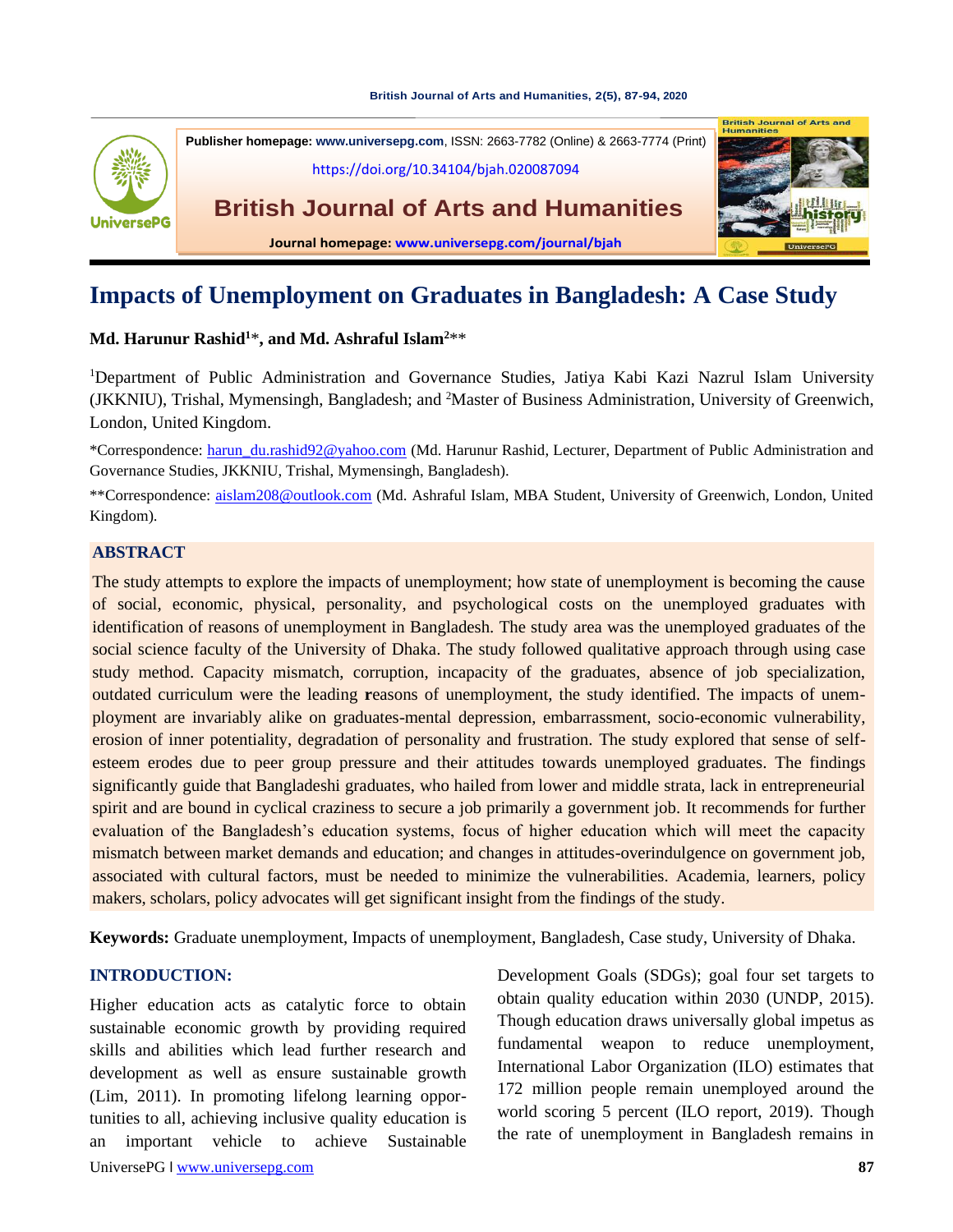low level (5.0%), the rate of underemployment is 28.7% which is showing substantial grim scenario of employment status (BBS Employment Report, 2019). Economic Intelligence Unit (EIU), sponsored by British Council, estimates that the rate of graduate unemployment in Bangladesh is 47%, generated media storm and made concern among the citizens of Bangladesh (Asadullah, 2014). 34% graduates are unemployed who earned first class in their Bachelor and Master degree, Bangladesh Institute of Development Studies (BIDS) survey reveals most recently ('34% Unemployed instead of having First Class', 2109).

Whatever the causes of unemployment in Bangladesh, Rashid (2019) found in study that corruption, capacity mismatch, outdated curricula, small job market, flawed education system, absence of job specialization, political influence in the recruitment process were the leading reasons for graduates unemployment in Social Science Faculty background students, but the cost of unemployment is manifold. It includes social, economic, personal (self-esteem), chronic psychological and health cost on unemployed persons. Schaufeli & Yperen (1992) found that unemployment is associated with psychological distress irrespective of male or female, who become unemployed more than two years. Hasan and Rabbi (2018) quoted - Zia Rahman, chairperson of the Department of Criminology at Dhaka University, said these fatal incidents are linked with mental depression and mental instability following several issues like unemployment, social insecurity, romantic failure, and family dispute'. The study, following quailtative approach, attempts to explore what the impacts are being bearing by the unemployed graduates on-economical, social, psychological, personal (self esteem, inner bleeding), career due to state of unemployment, along with investigating to identify the causes of unemployment.

### **Literature Review:**

The word 'unemployment' defined in Oxford Dictionary as the fact of a number of people not having a job or the number of people without a job. ILO defined 'employment' as comprising all persons in working age (15 years and older) who are working a specified brief period in a week or a day in two categories- paid employment or self employment. It defined 'unemployment' as working age people who are job seekers or eager to work but they are not getting access for paid job one hour in a week.

Neazy (2019) argued that lack of placement policy, skill mismatch in managerial and technical arena in this fourth industrial revolution, and poor skill development results joblessness which breeds depression. Continued declining employment elasticity, inability of economy to generate employment opportunities as per economic growth, is causing unemployment in Bangladesh (Byron, 2019). Jahan (2006) explained the recruitment procedures in the public administration of Bangladesh and the extent and impact of politicization examined and found political consideration plays key role. The three main problems in the recruitment and selection process are quota, faulty examination procedure; politicization and corruption (Jahan, 2012). Zafrullah (2018) analyzed the difficulties-social and cultural barriers of women in joining civil service and he found a number of difficulties for women like uneven competition with competent male contestants, systematic discrimination and varied nature of odds.

Economists identified two types of adverse effects of unemployment-output forgone that could be produced and psychological distress. Goldsmith *et al*. (1996) found that unemployed male youths fail to influence locus of control while young women belief-state of unemployment declines personal efficacy and leads self-perceptions of helplessness. Findings suggested that joblessness is accompanied with psychological scarring. Schaufeli & Van Yperen (1992) observed that the reaction on unemployment is alike irrespective of male or female. Graduates who are comparatively less vulnerable psychologically are more likely to get employed than more psychologically distressed graduates; group specific aspects like level of education and cultural, structural context influence on the perceptions, the study observed. Employment status affects one's mental health-the move from unemployment status to employment has reliable effects on mental well-being (Murphy & Athanasou, 1999). Unemployment has significant social costs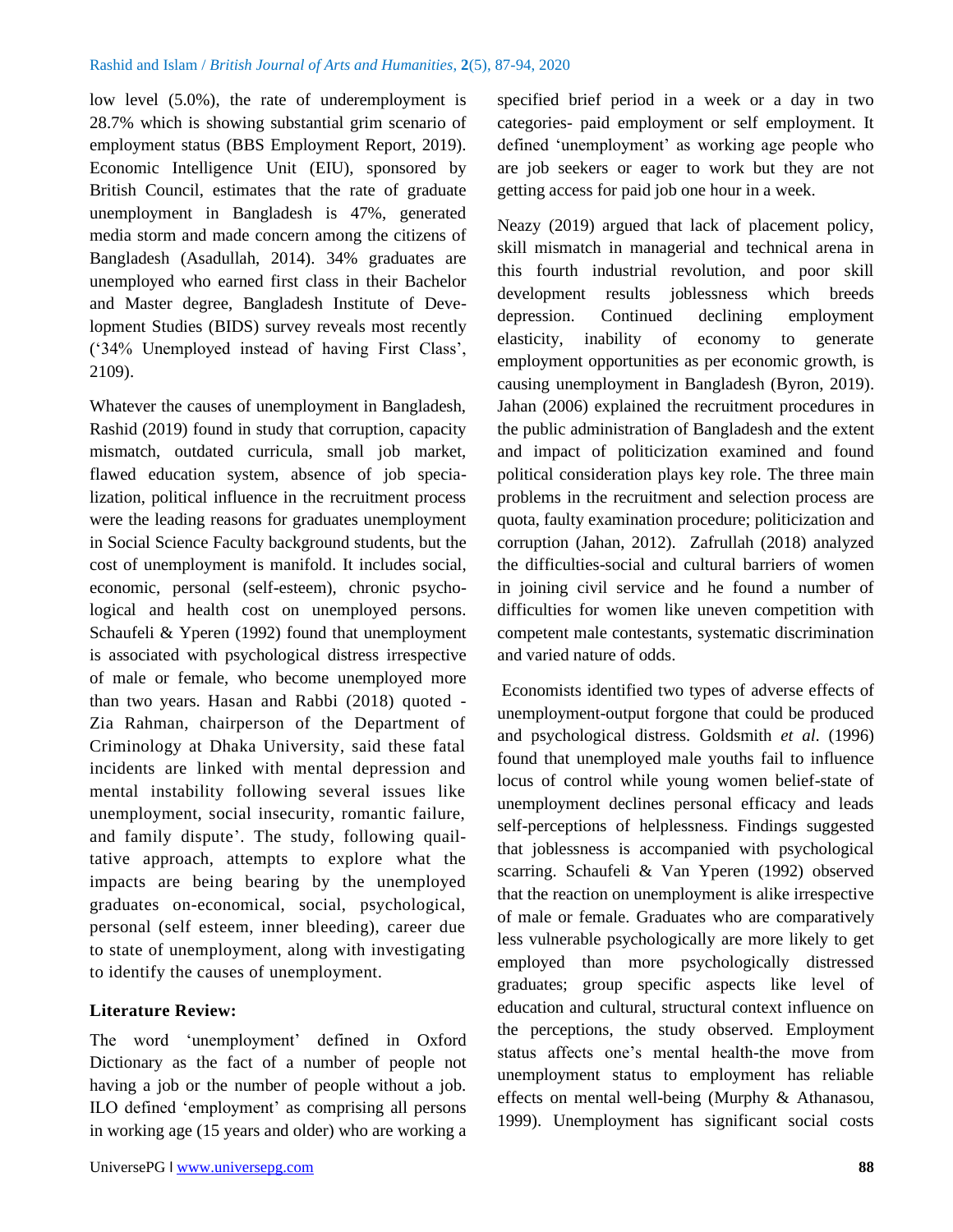which vary because of variance in the regions, duration of unemployment.

Rates of unemployment might provide distorted views on social costs (Gorjon *et al*., 2018). Shamir (1986) showed on the cross-sectional study and longitudinal analysis that employment status affects depressive effects, morale and anxiety. Self-esteem moderates relationship between employment status and psychological well-being while low self-esteem individuals are more sensitive to employment status than high self-esteem individuals. Unemployment has harmful impact on happiness and negative effects on individuals even after intervention program like income support program; such initiative has little impact to bring happiness on the unemployed persons in Germany (Winkelmann & Winkelmann, 1995).

Suicide breeds from high unemployment rate which is the ultimate cost of unemployment (Schapiro & Ahlburg, 2015). High rates of depression, anxiety and stress-scored 54%, 65%, and 59% respectively, on medical graduates in Bangladesh are prevalent. Social and cultural factors as well as other common elements lead psychiatric disturbances like depression, anxiety and stress among the unemployed graduates (Rafi *et al*., 2019). The study attempts to investigate the impacts of unemployment on the social science background graduates followed by case study methods in University of Dhaka, Bangladesh. There has explicit literature gap in the above literatures which the study attempts to be dealt in.

### **Objective of the Study:**

The primary objectives of the study were to explore the impacts of unemployment on Graduates and to investigate the reasons of unemployment in Bangladesh. The study embraces following specific objectives-

- a. To explore the reasons of graduates' unemployment through unveiling their inner perceptions and self-realizations.
- b. To investigate social, economic, personal (self-esteem, personality), psychological impacts on the unemployed graduates in the existing socio-cultural context of Bangladesh.

#### **METHODOLOGY:**

The study is qualitative in nature where the location of the study was in the University of Dhaka, regarded as the top echelon of the academic institution. Qualitative research collects data from different multiple sources including interviews, observations, and documents developing holistic account through reporting multiple perspectives (Creswell, 2008).

Case study method was used in investigation while checklist was used as data collection instrument. Indepth face to face interviews were taken from eight graduates, passed from the different departments of social science faculty of the University of Dhaka who were become unemployed at least one year after completion of their graduation. Eight cases were selected purposively because of convenience to get required information from the respondents and pseudonyms were used in the study having with written and verbal confidential guarantee about their interviews. Observation method was also used for exploring inner expression, perception, and psyche due to state of unemployment.

Thematic approach was used to present the findings of the study. Relevant literatures were collected from secondary sources including books, journals, articles, news, interviews, internet materials, etc. Written and oral guarantee were given to the respondents against misusing information with the aim of maintaining ethical standard in social science research.

### **RESULTS:**

**Socio-Economic Background of the Respondents -** All of the graduates who delivered their inner voice about the impact of unemployment are backed from the middle and lower-middle class family where most of them are from lower-middle class family. It is significant that majority of the families are educated and well conscious about the education. Almost all came from the villages. Economic constraints are driving away to all the families of the unemployed graduates. They are facing hardship to cope up with the expenses in the pace of monthly income where graduates' brothers and sisters are also studying mostly. Besides, every family has social acceptance and status in the society due to the educational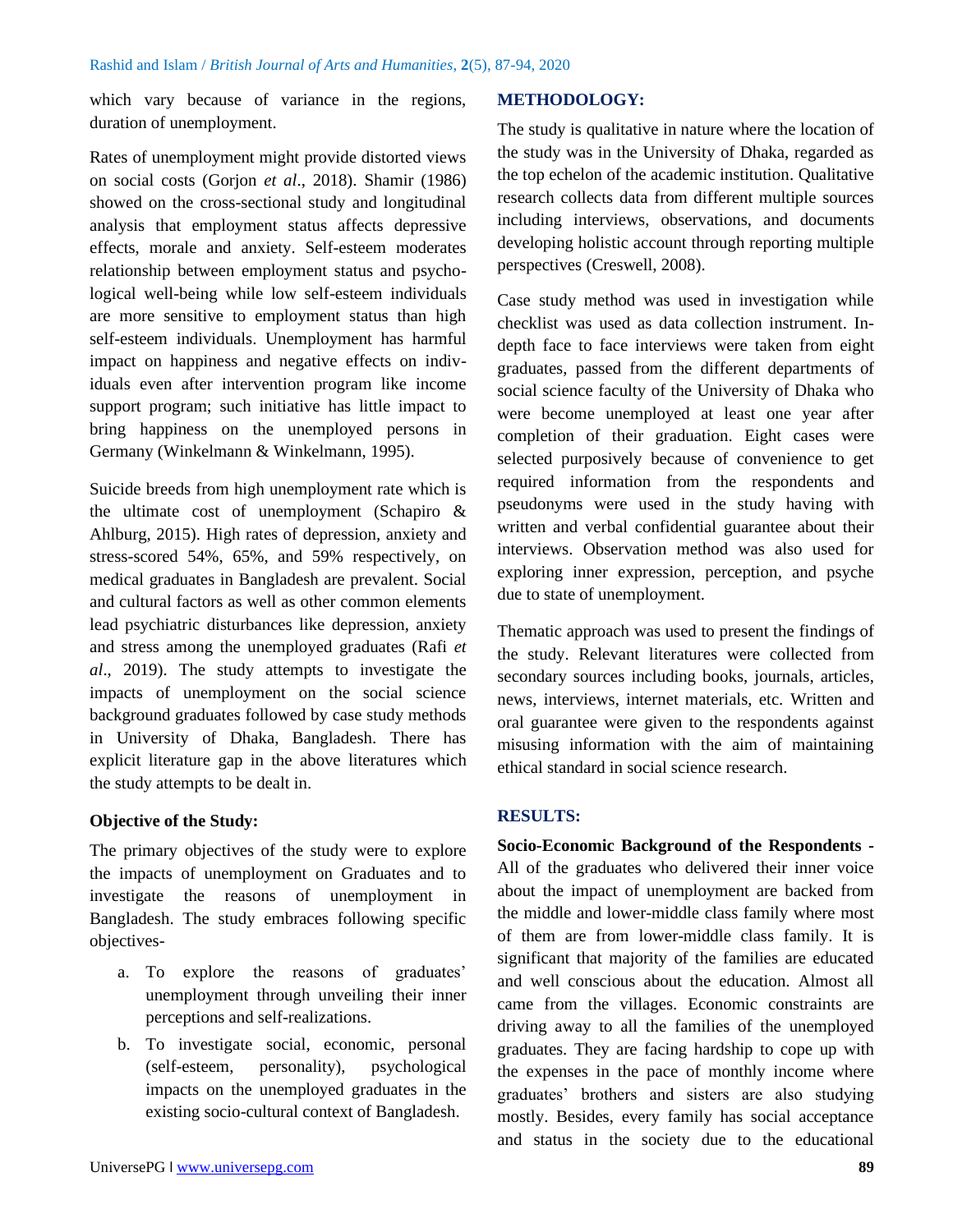qualification. It was noticed that most of the family' profession were in small scale job or small business like school teaching, service holder, NGO workers, 2<sup>nd</sup> and  $3<sup>rd</sup>$  class government job, the scenario is reflecting the socio-economic status of the graduates family. The result is revealing the nature of class structure and their position in the society of family of public university students in Bangladesh. This portion of society is struggling hard for better future where education is the only weapon to secure a job.

**Respondents' Views on the Reasons of Graduate Unemployment -** Graduates are being unemployed due to some undeniable reasons which disclosed in their assessment. Corruption plays role in securing government job alleged by those who faced embarrassing situation in the recruitment process. One of the graduates opined -

*"I was embarrassed in the viva voce for my educational background".*

The same tune was echoed in another respondent's voice. He said-

*"I had no political affiliation, and I had no money muscle to ensure my qualification. It is unfortunate that I was embarrassed by the selection board'*

Subject can't avoid the responsibility where one graduate mentioned that his subject has not specific job area in the market as well as few of them alleged to the little employability of their subjects. One graduate expressed in the following way -

*"At the beginning, I had a happy life. Before I came here, I thought I could learn many things, and I could get a job after completing my graduation. But when I came here, I have faced some bad experiences. Our department was not rich''*

Graduates criticized harshly for absence of job specialization in Bangladesh which is breeding unemployment. In the speech of graduates -

*"The graduates of linguistic, Arabic etc. can go to the Administration Cadre, how it looks like!"*

Unemployed graduates raised questions on the curriculum of the university which lacks interaction with the needs of the job market, methods of teaching as well. There is little consistency of courses outline having with practical deficiency with the demand of the job market. Consequently, subject knowledge cannot be able to secure optimum outcome in the job exam. Aminul Islam, graduate from sociology department opined -

*"I think I did not pass the exam because the curriculum of my department is outdated and it is not consistent with the job market. Now I am suffering because of that"*

Few job candidates confessed that he/she has lacking in the preparation especially in the mathematics and in English which are keys to secure a job. Mohidur Rahman said -

*"I am not good enough at mathematics"*

Another respondent confessed that-

*"Not to cope with the present job market and little scope of job for social science graduate, lacking in English spoken & to express myself.''*

Lacking of proper career counseling, small job market was also exacerbating the suffering of unemployed, the study indentified. Incapacity of the graduates to bag high salaried job was also significant reason for being unemployed.

**Impacts of Unemployment on Graduates: Eroding Inner Strength -** Society and family expectations remain lofty, counting the educational year when they will take responsibility of the family, but they often are unknown about the job market reality, on the graduates as they earned the degree from the country's top echelon of academic institution. This growing aspiration hammer graduates further. If he or she is elder son/daughter of the family as well as his/her family prime earning member got retirement, at that time the unbearable pressure mounts. Saiful Islam expressed his feelings in this way -

*"As an elder son in the family, I feel huge pressure that when i will take care of family and unburden my old farmer father. I feel more embarrassed to want money after completing academic studies."*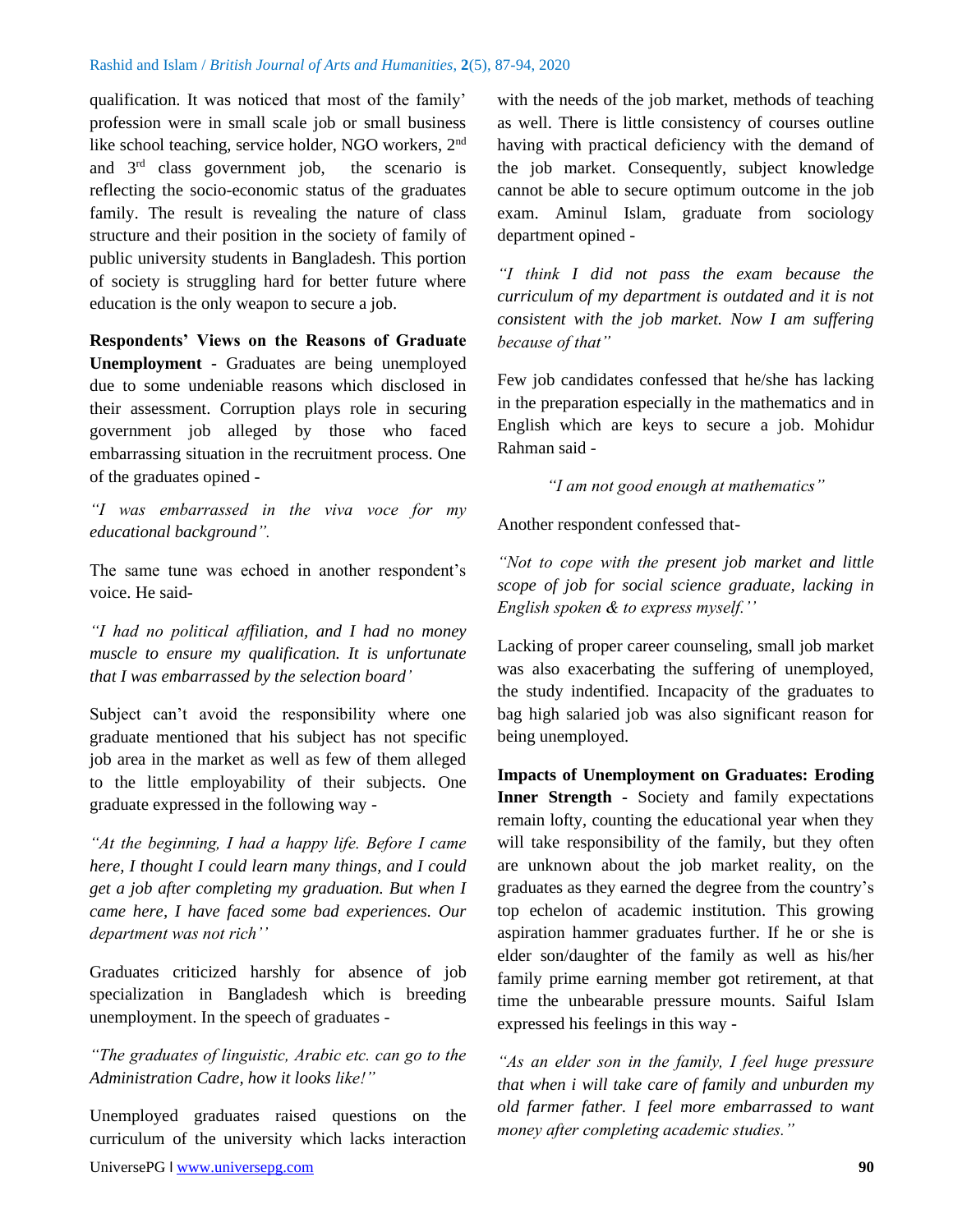Unemployed graduates had to struggle to get married where they had to bear the cost of marriage in some cases. Peer group pressure, pressure from family and relatives, social pressure instigates further vulnerability which has severe mental and health cost. Primarily, pressure comes from family through consistent hammering. It is significant findings that unemployed graduates feel more embarrassment when they have to face their friends who secured job. In the voice of few respondents, the real scenario was unveiled in the study.

Ehsan said - "*I feel more embarrassment to face my classmates and friends who have got job and it is creating self-humiliation rather facing my family and the society".*

Mohidur Rahman opined- "*I feel more embarrassment when someone asks*, *'what are you doing now*"*.*

Prince says*-"when someone is acquainted with me to know about me and he knows that I am unemployed. It is much embarrassing for me"*

Russel Ahmed expressed himself*-"I feel humiliation to face my relative and friends who have got job. Some of my younger brother got job I have not. It is more frustrating".*

Frustration is breeding and is impacting contagiously which cost psychologically. Thus, psychological pressure leads cost in health and moral of the graduates. Depression which erodes the inner potentiality of the human being is the result. Cumulative negative impact of the unemployment on promising bulk of human resources is caused lacking in confidence to fight further to secure job, making vulnerable further. In this way, unemployment is creating a vicious cycle costing socially, economically, health; and leading lost generation. Study unveiled the inner feelings of unemployed graduates what the grave scenario it is revealed as quoted in the following.

Sayeda Shanjida Alam (visually impaired) is the exstudent of department of sociology of the University of Dhaka. She is 26+ years old still unmarried. She said -

*"Every morning I adversely feel that another long and tiring day is coming to me".*

This state creates an unbearable mental pressure to her, and it is increasing day by day along with other social and family pressure. Because of patriarchal socio- cultural pattern of Bangladesh it has still quite difficult for a girl to get higher education. So it can be easily assumed that how difficult it may be for a woman to be jobless after completing her graduation from the best university of the country.

Aminul Islam revealed his feelings how he is bearing brunt of mental pressure. He expressed -

*"When I come back home and see the gloomy face of my parents and sister I fell that I am good for nothing. I wish I could get a job very soon"*

The study identified that state of unemployment does have explicit psychological, social, economic and personal cumulative costs on graduates. Investigation explored that class structure of respondents in the society, belonging in the lower-middle class stratum, excessive dependence on the limited sources of income, excessive expectation on graduates, and capacity mismatch with the market demands made the situation worse. The outright consequences of the state of unemployment are- economic vulnerability, frustration, embarrassment, degrading personality and self-esteem, psychological pressure, physical and emotional harms, erosion of potentiality and confidence.

### **DISCUSSION:**

The study unveiled that the tendency and nature of psyche structure of the graduates on choosing the job field where public university graduates, hailed from middle or lower rung of the society, prone to public sector jobs. Significantly, they are representing the ingrained notion of Bangladeshi society largely on the government jobs. Rashid (2020) found that majority of the social science background graduates ticked Bangladesh Civil Service (BCS) as first priority. The Daily Star, national daily, reports shows the craziness of jobseekers how they are using libraries. The reports mentioned that most of the library goers are jobseekers and they bring guide, notebooks for taking their job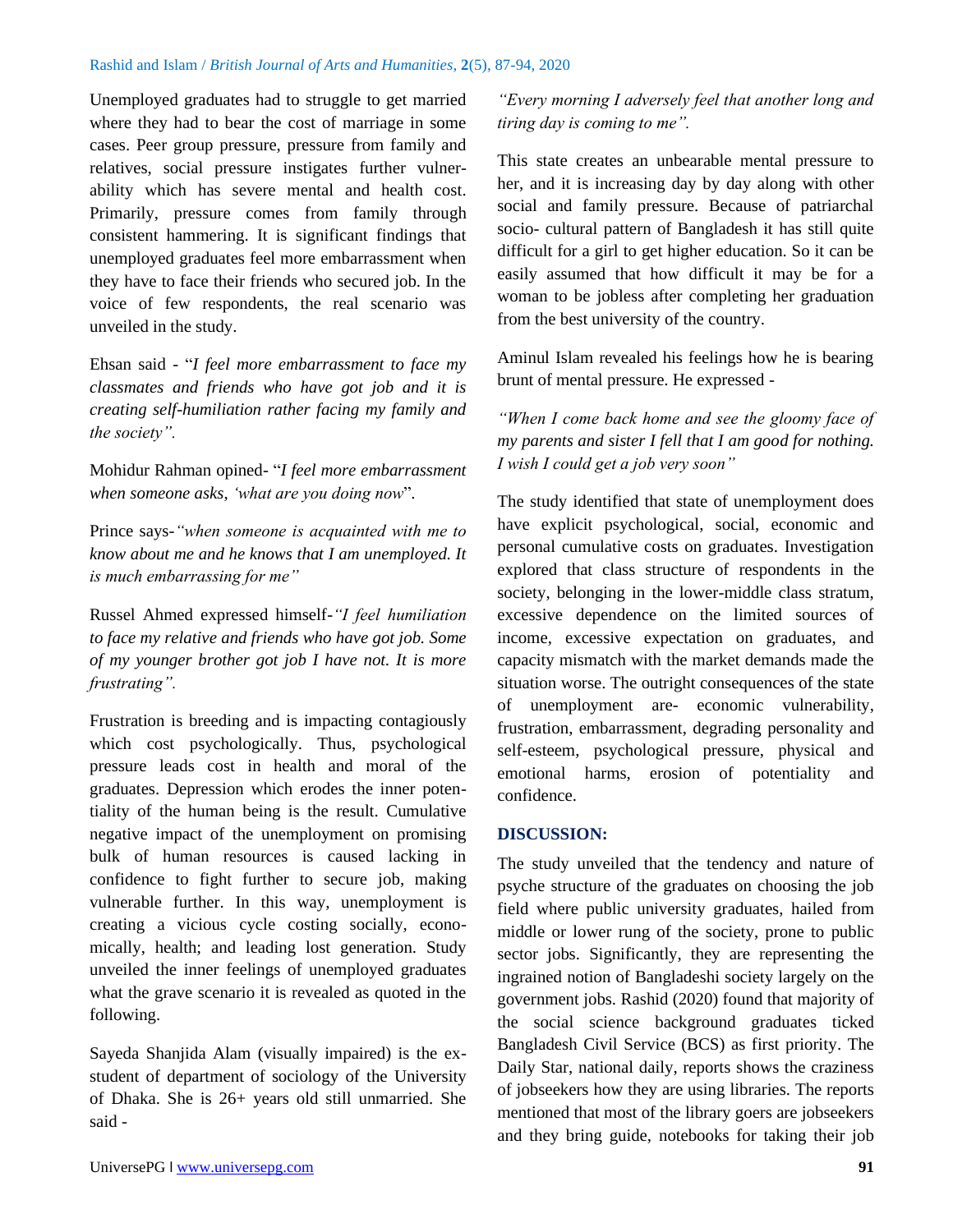preparation instead of reading library books while only few use library books. The situation is similar in others capital's library. Though the number of library goers has been increased but the number of genuine knowledge seekers has been declined sharply ('Academic books on shelves', 2020). A total 4, 12,532 candidates applied in the  $40<sup>th</sup> BCS$  against 1903 cadre showing severity of competition to secure first class gazette office post  $(^{4}0^{th}$  BCS: 20, 277 candidates', 2019).

The result of this craziness is frustration who failed to secure a cadre. Frustration creates further vulnerabilities in many forms and it is intensified when the societal context is convenient to create humiliating environment for struggling graduates. As a result, due to excessive concentration, they remain unemployed. The status of unemployment begets a number cumulative negative impact on health, psychology, personality, social status, economic dependency and so on. Ultimately, it leads depression, embarrassment, anxiety and erodes the inner potentiality of the candidates, the study found. Unemployment has harmful impact on happiness as well as negative effects on individuals even after taking intervention program like income support programs (Winkelmann & Winkelmann, 1995). Suicide occurred from high unemployment rate which is the ultimate cost of unemployment (Schapiro & Ahlburg, 2015). A study found that high rates of depression, anxiety and stress on medical graduates in Bangladesh are prevalent. Social and cultural factors as well as other common elements lead psychiatric disturbances like depression, anxiety and stress among the unemployed graduates (Rafi *et al*., 2019). Investigation revealed that there have explicit social, economic, health, and mental costs due to state of unemployment which is invariably true for unemployed graduates.

UniversePG l [www.universepg.com](http://www.universepg.com/) **92** Therefore, the study explored that the trust on recruitment process in Bangladesh in government job remains low. Political influence in recruitment process erodes the trust of jobseekers on recruiting agencies. Outdated curriculum and traditional method of teaching create capacity mismatch with the demand of job market. Incapacity of the graduates, poor command in English and mathematics, poor career

planning, non-applicability of subjective knowledge in the changed job market and low demand of few social science subjects caused unemployment. Lack of placement policy, skill mismatch in managerial and technical arena in this fourth industrial revolution, and poor skill development are resulting joblessness which breeds depression (Neazy, 2019).

#### **CONCLUSION AND POLICY IMPLICATIONS:**

Whatever the reasons of being unemployed throughout the years after completion of graduation in Bangladesh - small job market, absence of job specialization, outdated curriculum, incapacity of the graduates, poor career planning, corruption; the impacts of being unemployed are invariably alike on graduates-mental depression, embarrassment, socio-economic vulnerability, erosion of inner potentiality, degradation of personality and frustration. The findings guide significantly that Bangladeshi graduates, who hailed from lower and middle strata, lack in entrepreneurial spirit and are bound in cyclical craziness to secure a job primarily a government job. The scenario is showing the socio-economic context and psyche structure of these strata of society which is causing to create further vulnerability on graduates in the duration of unemployment. The study has a number of limitations. Firstly, it is difficult to generalize the findings of the study on all kinds of graduates as the study focused merely on the social science graduates. Secondly, the research was conducted on the public university graduates; it is recommending for further investigation to explore the reasons and impacts of graduate unemployment including different back ground graduates. Thirdly, the case experiences taken in the study might not applicable for others graduates who are seeking job.

Above all, the study explored that the social, economic, mental, personal costs are invariably same on graduates in the duration of unemployment. This Study is recommending a number of policy interventions and strategic initiatives for concerned authorities.

a. Curriculum and methods of teaching of the university should be updated based on market demands including collaboration with private sector to prevent capacity mismatch as well as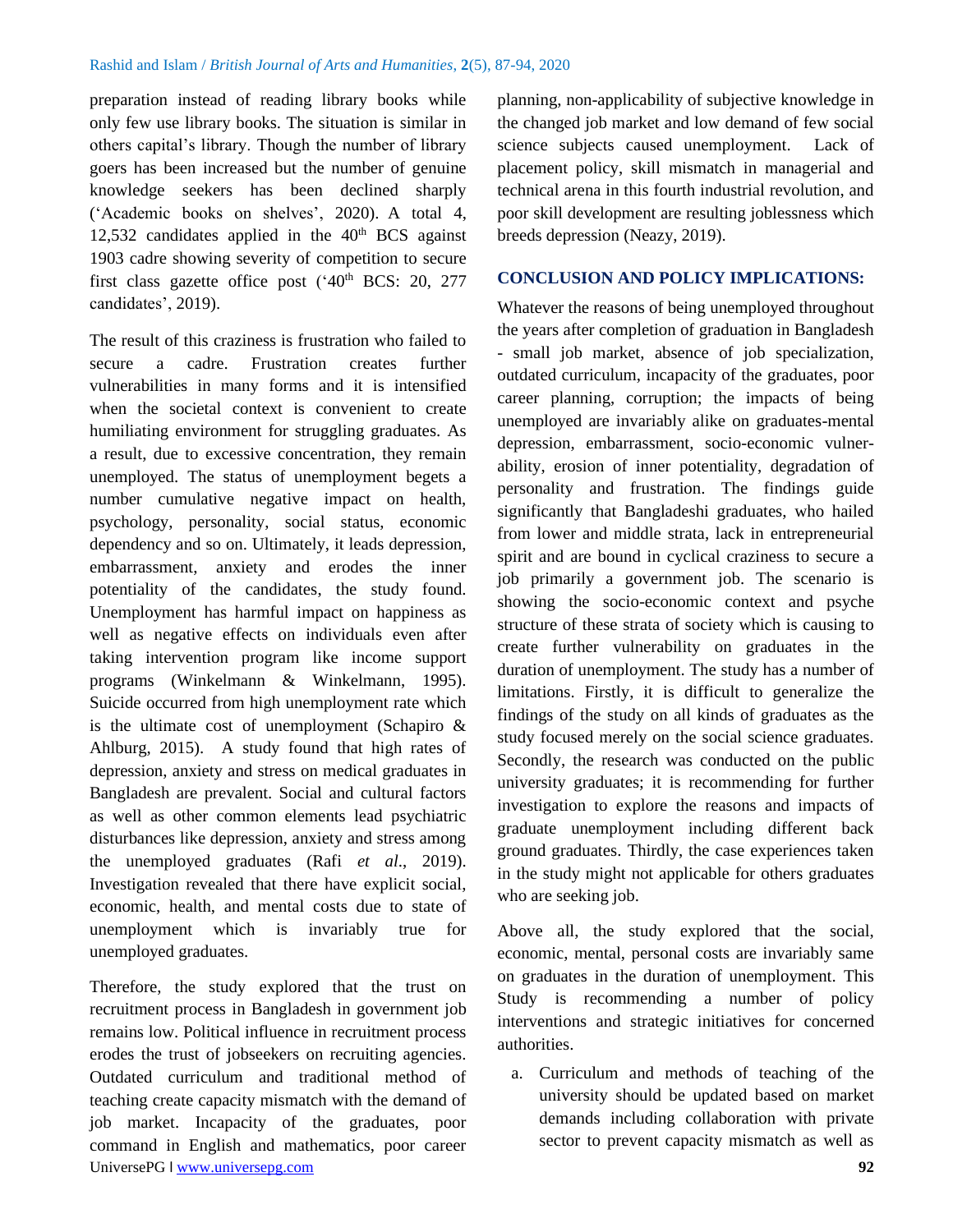education system must be consistent with changing demands of the market and technological development.

- b. Entrepreneurial spirit must be injected from primary education by setting contents related to entrepreneurship while job security and social recognition of private sector are crying need to prevent craziness of the graduates on government jobs; which ultimately will lead transformation of the notion of the society and will cause to soothe the vulnerabilities of the graduates in the duration of unemployment.
- c. 'Failing to be a BCS cadre or securing a government job is a disaster'-this mentality must be changed. Counseling and training on technology will create new horizon of opportunities and hope. Government and university authority must be taken required initiatives in this regard.
- d. Finally, national strategic human resources plan is not luxury requirement in the changed context of Bangladesh; national strategic human resources plan needs to be formulated urgently concerning with global vision to meet the challenges in years to come and whole education system must be aligned with that plan.

# **ACKNOWLEDGEMENTS:**

We would like to thank our lovely family members for their tireless support and courage to complete the article within timeframe. We are offering gratitude to the respondents, graduates of Social Science Faculty of the University of Dhaka for their warm response.

# **CONFLICTS OF INTEREST:**

It is being declared that there is no conflict of interest about the authorship and authenticity of this article.

# **REFERENCES:**

- 1. Academic books on shelves, BCS guides on tables, (2020), *The Daily Star*, March 01, viewed March 25, 2020. [https://www.thedailystar.net/frontpage/news/aca](https://www.thedailystar.net/frontpage/news/academic-books-shelves-bcs-guides-tables-1874671) [demic-books-shelves-bcs-guides-tables-1874671](https://www.thedailystar.net/frontpage/news/academic-books-shelves-bcs-guides-tables-1874671)
- 2. Asadullah, N. (2015), 'Is graduate unemployment rate really 47%', *The Daily Star*, March 08, viewed April 03, 2020.

3. Byron, K. R. (2019), 'High growth, fewer jobs: Despite high economic growth, agriculture, industry sectors unable to create enough jobs, shows govt study', *The Daily Star*, August 17, viewed March 22, 2020.

[https://www.thedailystar.net/frontpage/news](https://www.thedailystar.net/frontpage/news/high-growth-fewer-jobs-1786315) [/high-growth-fewer-jobs-1786315](https://www.thedailystar.net/frontpage/news/high-growth-fewer-jobs-1786315) 

- 4. Creswell, W. J. (2008), *Research Design: Qualitative, Quantitative, and Mixed Methods Approaches*, Sage Publications, New Delhi, India.
- 5. Goldsmith, H. A, Veum, J, & Darity, W. (1996), 'The Psychological Impact of Unemployment and Joblessness', *Journal of Socio-Economics,* **25**(3), pp. 333-358. [https://www.sciencedirect.com/science/artic](https://www.sciencedirect.com/science/article/abs/pii/S1053535796900098) [le/abs/pii/S1053535796900098](https://www.sciencedirect.com/science/article/abs/pii/S1053535796900098)
- 6. Gorjon, L. Rica la de, & S. Villar, A. (2018). 'The Social Cost of Unemployment: The Spanish Labor Market from a Social Welfare Approach', *I Z A Institute of Labor Economic, Deutsche Post Foundation*. <http://ftp.iza.org/dp11850.pdf>
- 7. Hasan, K. & Rabbi, R. A. (2018), 'Examining the alarming suicide trends in Bangladesh', May 08, viewed March 2020.

[https://www.dhakatribune.com/opinion/s](https://www.dhakatribune.com/opinion/special/2018/05/08/examining-alarming%20-suicide-trends-bangladesh) [pecial/2018/05/08/examining-alarming](https://www.dhakatribune.com/opinion/special/2018/05/08/examining-alarming%20-suicide-trends-bangladesh)  [suicide-trends-bangladesh](https://www.dhakatribune.com/opinion/special/2018/05/08/examining-alarming%20-suicide-trends-bangladesh)

8. International Labour Organization, *World Employment Social Outlook 1919-2019*, ILO.

[https://www.ilo.org/wcmsp5/groups/public/-](https://www.ilo.org/wcmsp5/groups/public/---dgreports/---dcomm/---publ/documents/%20publication/wcms_670542.pdf) [--dgreports/---dcomm/---publ/documents/](https://www.ilo.org/wcmsp5/groups/public/---dgreports/---dcomm/---publ/documents/%20publication/wcms_670542.pdf)  [publication/wcms\\_670542.pdf](https://www.ilo.org/wcmsp5/groups/public/---dgreports/---dcomm/---publ/documents/%20publication/wcms_670542.pdf)

- 9. Jahan, F. (2006) 'Public Administration in Bangladesh, Background Paper for the State of Governance in Bangladesh 2006', *Centre for Governance Studies*, BRAC University, Dhaka, Bangladesh.
- 10. Jahan, M. (2012), 'Recruitment and Selection Process in Bangladesh Civil Service: A Critical Overview; *Public Policy and Administration Research*, Vol.2, No.5.